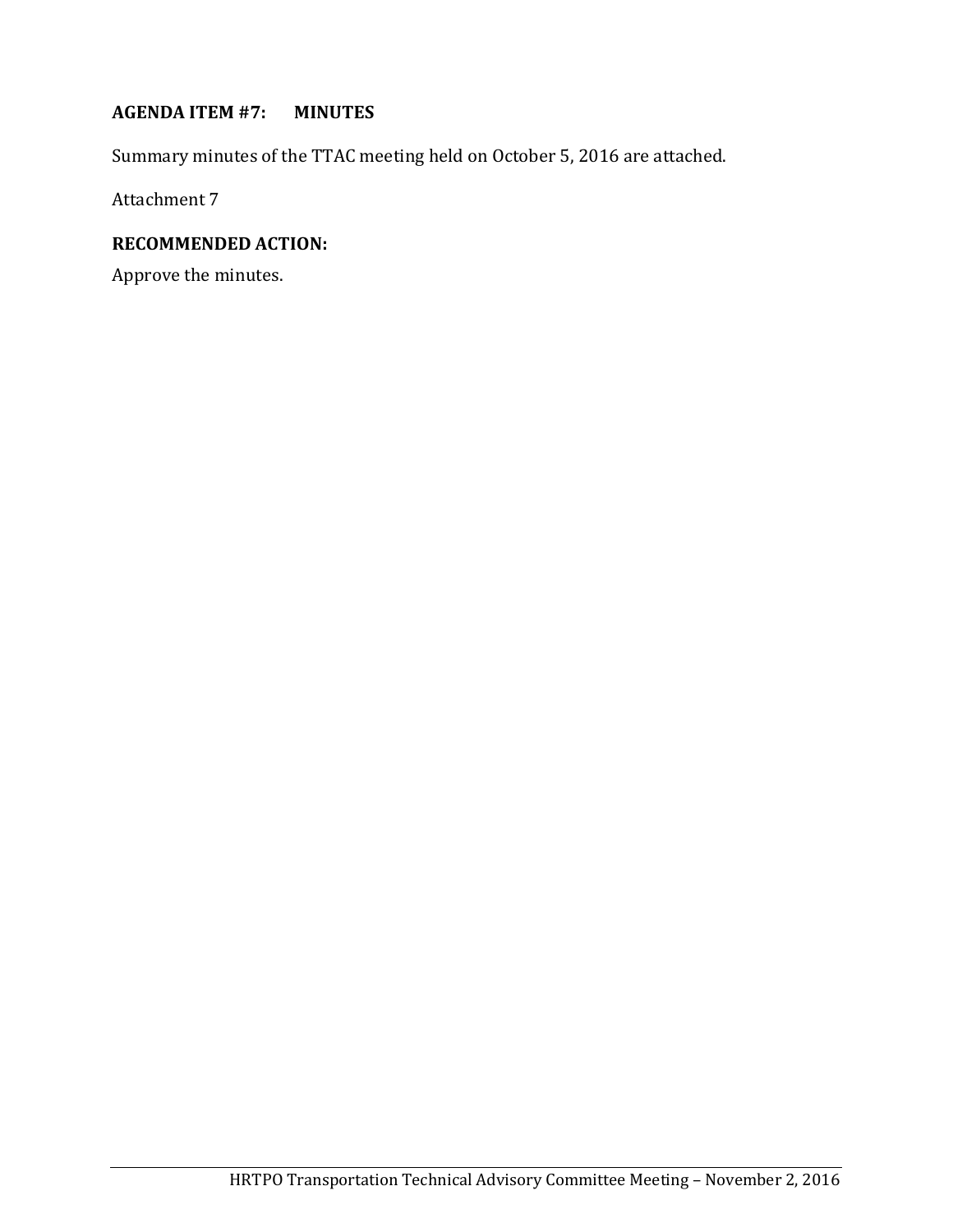# **Summary Minutes of the HRTPO Transportation Technical Advisory Committee (TTAC) Meeting October 5, 2016**

The HRTPO Transportation Technical Advisory Committee (TTAC) Meeting was called to order at 9:33 a.m. in the Regional Building Boardroom, 723 Woodlake Drive, Chesapeake, Virginia, with the following in attendance:

### **TTAC Voting Members in Attendance:**

- Robert Gey (Chair, VB) Steve Froncillo (CH) Steve Lambert (CH) Earl Sorey (CH) Brian Lewis (GL) Lynn Allsbrook (HA) Angela Rico (Alternate, HA) John Yorks (HA) Dennis Carney (IW) Richard Rudnicki (IW) Paul Holt (JC) Britta Ayers (NN)
- Jackie Kassel (NN) Bryan Stilley (NN) Thelma Drake (NO) Jeff Raliski (NO) Brian Fowler (Alternate, NO) James Wright (PO) Anne Payne (PQ) Sherry Earley (SU) LJ Hansen (SU) Robert Lewis (SU) Phil Pullen (VB)

Brian Solis (VB) Carolyn Murphy (WM) Tim Cross (YK) Jitender Ramchandani (DRPT) Keisha Branch (Alternate, HRT) Dawn Odom (VDOT) Stephen Rowan (VDOT) Eric Stringfield (VDOT) Jeff Florin (VPA) Barbara Creel (Alternate, WATA)

### **TTAC Voting Members Absent:**

Garrey Curry (GL) Anne Ducey-Ortiz (GL) Keith Cannady (HA) Jamie Oliver (IW) Tammy Mayer Rosario (JC) Robert Brown (NO) Ellen Roberts (PQ) Debbie Vest (PQ) Tammy Rosario (JC) Dan Clayton III (WM) Aaron Small (WM) J. Mark Carter (YK) Ray Amoruso (HRT)

# **TTAC Nonvoting Members in Attendance:**

Rhonda Murray (NAVY)

## **TTAC Nonvoting Members Absent:**

Ivan Rucker (FHWA) Ryan Long (FTA)

### **HRTPO Staff:**

- Sam Belfield Rob Case Kathlene Grauberger Theresa Jones Mike Kimbrel
- John Mihaly Kendall Miller Keith Nichols Joe Paulus

Leonardo Pineda, II Camelia Ravanbakht Dale Stith Beth Vandell

# **Others Recorded Attending:**

Donna Sayegh (Citizen); Susan Wilson (PO); Jeff Holland (CBBT); Karen McPherson (McPherson Consulting); Jordan Pascale (Virginian-Pilot); Phil Lohr (WSP/Parsons Brinckerhoff); Kirsten Tynch (VHB); Jim Long (RK&K); Bill Cashman (AECOM); Frank Papcin (CTAC); Angela Biney, Carl Jackson, (VDOT); Kevin Page (HRTAC); Mode 5 Representative; Mike Long, Chris Vaigneur (HRPDC Staff)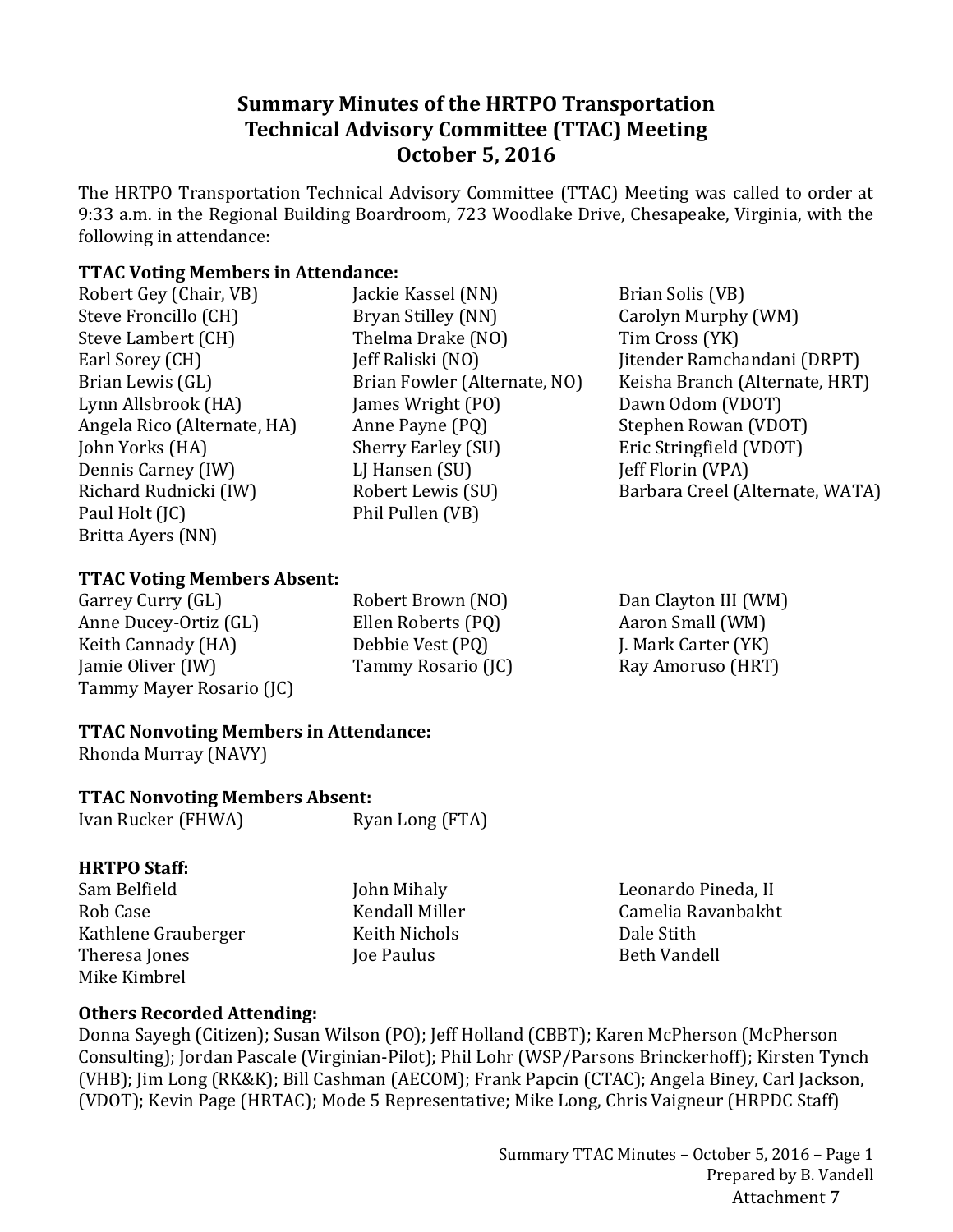### **Introductions**

Dr. Camelia Ravanbakht announced staff changes at HRTPO: Ms. Kathlene Grauberger has transitioned into a Transportation Planner position at the HRTPO, and Ms. Beth Vandell is assuming Ms. Grauberger's former responsibilities as Administrative Assistant. Mr. Jeff Raliski announced Mr. Brian Fowler, Assistant City Transportation Engineer for the City of Norfolk, was sitting in for Mr. Robert Brown.

### **Public Comment Period**

Mr. Frank Papcin, Virginia Beach Citizen, addressed TTAC regarding the Hampton Roads Crossing Study (HRCS) Supplemental Environmental Impact Statement (SEIS).

Ms. Donna Sayegh, Portsmouth Citizen, addressed TTAC regarding the HRCS-SEIS and toll lanes.

### **Submitted Public Comments**

There were no submitted public comments in the agenda packet.

### **Comments and Updates from State and Federal Agencies and the Military**

Ms. Dawn Odom, District Planning and Investment Manager for the Virginia Department of Transportation, reported that the SMART SCALE application process closed on October 3, 2016, stating 405 applications had been received from across the state, 57 of which are from the Hampton Roads region. She also noted that the validation process would be starting and complete by November 1, 2016.

There were no comments from the Department of Rail and Public Transportation (DRPT).

There was no representative present from the Federal Highway Administration (FHWA).

Mr. Jeff Florin, of the Virginia Port Authority (VPA) thanked the City of Norfolk and VDOT for working with VPA on a SMART SCALE application for the Terminal Boulevard project.

There were no comments from the Navy.

### **Approval of Agenda**

Chair Robert Gey asked for additions or deletions to the TTAC Agenda. Hearing none, Mr. Lynn Allsbrook Moved to approve the Agenda as written; seconded by Mr. Jeff Florin. The Motion Carried.

### **Summary Minutes**

Chair Gey reported that the TTAC summary minutes from the September 7, 2016 meeting were included in the October 5, 2016 TTAC Agenda Packet. Chair Gey asked for any additions or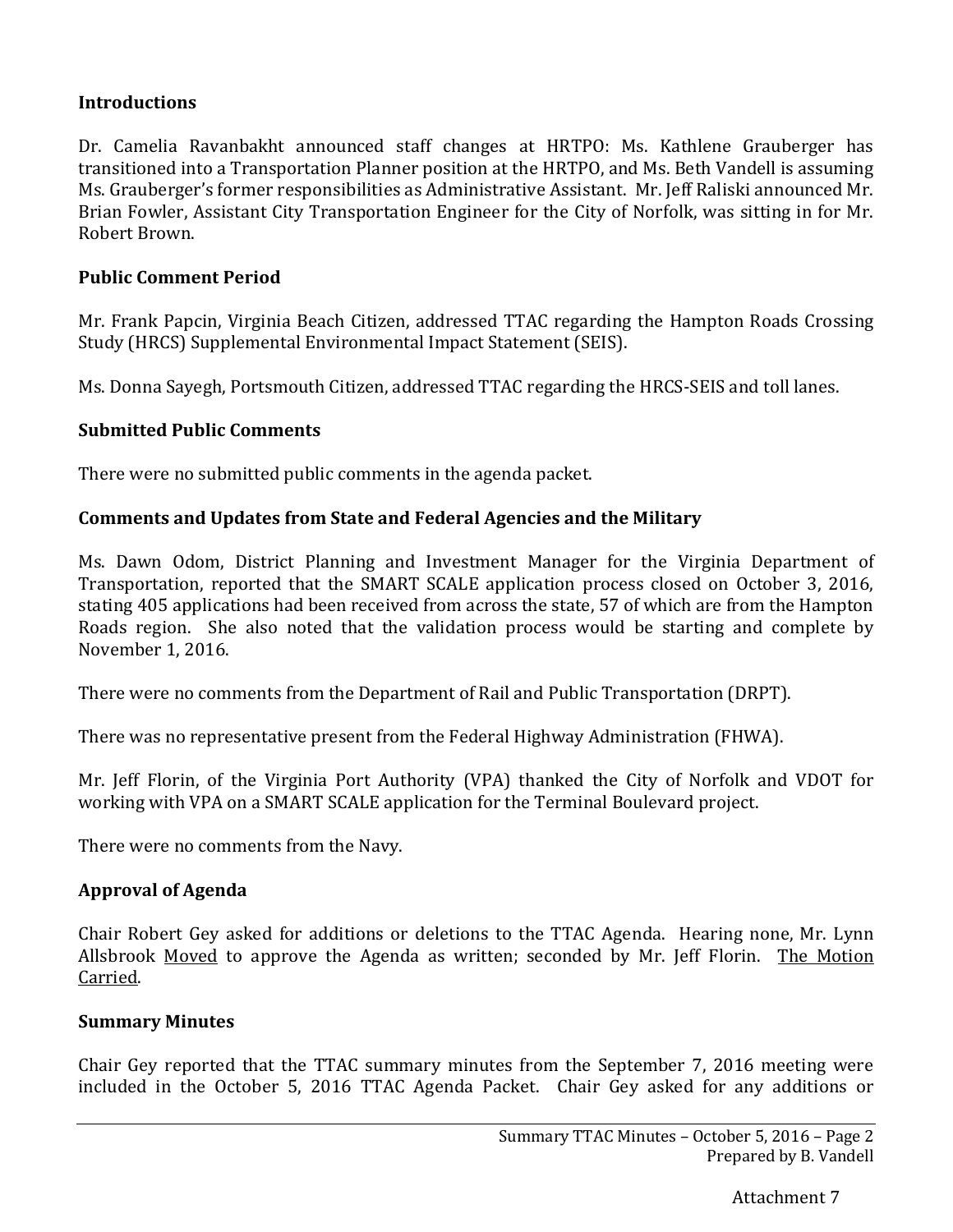corrections to the minutes. Hearing none, Mr. Tim Cross Moved to approve the minutes as written; seconded by Mr. Bryan Stilley. The Motion Carried.

### **HRCS-SEIS: HRTAC Funding Plan**

Mr. Kevin Page, HRTAC Executive Director, briefed the TTAC on potential funding scenarios for the four project alternatives (A-D) included in the HRCS-SEIS, developed by the HRTAC Funding Strategies Advisory Committee (FSAC). Each of the scenarios incorporate HRTAC projects underway or committed. Costs for each of the alternative scenarios were derived from the SEIS drafted by VDOT in August 2016, and given in 2016 dollars with a 40 percent contingency and 2.5 percent inflation rate. Each of the options are funded by sources including HRTF Senior Lien Bonds, HRTF Junior Lien Bonds, a TIFIA Loan, VDOT funds, and HRTAC Pay-Go Funds.

Mr. Page noted several observations by HRTAC for each of the scenarios, detailed below:

- The accelerated Hampton Roads Transportation Fund (HRTF) bonding and bifurcated credit structure improves financial feasibility.
- Selected scenarios for Alternatives A and B-3 work within the 2040 Fiscally-Constrained Long-Range Transportation Plan (LRTP) as adopted by the HRTPO.
- Selected scenarios for Alternatives B-1, B-2, C, and D do not work within the 2040 LRTP as adopted by the HRTPO.
- Outcomes of these alternatives vary based upon on the use of High-Occupancy Toll (HOT) lanes, sequencing of other projects, and funding mechanisms.

Below are further details for each of the alternatives:

- Alternative A:
	- o Includes improvements to I-64 between I-664 and I-564, improvements to the HRBT would be largely confined to existing right of way
	- o Cost: \$3.3 billion
	- o Can be completed under the approved 2040 LRTP without impact to other projects
- Alternative B:
	- o I-64/HRBT, I-564, I-564 Connector, Route 164 Connector, Route 164
	- o Cost: \$6.6 billion
	- o Some LRTP projects may be deferred past 2040
- Alternative C:
	- o I-664, I-664/I-564 Connectors, I-564, and Route 164 Connector
	- o Includes transit-only lanes
	- o Cost: \$12.5 billion
	- o Only the I-564/I-664 Connectors can be completed by 2040. MMMBT is deferred until after 2040. I-64/Southside/High-Rise Bridge Phase II, Rt. 460/58/13 Connector, and the Ft. Eustis Boulevard Interchange would be deferred past 2040 until after SEIS Alternative C is completed.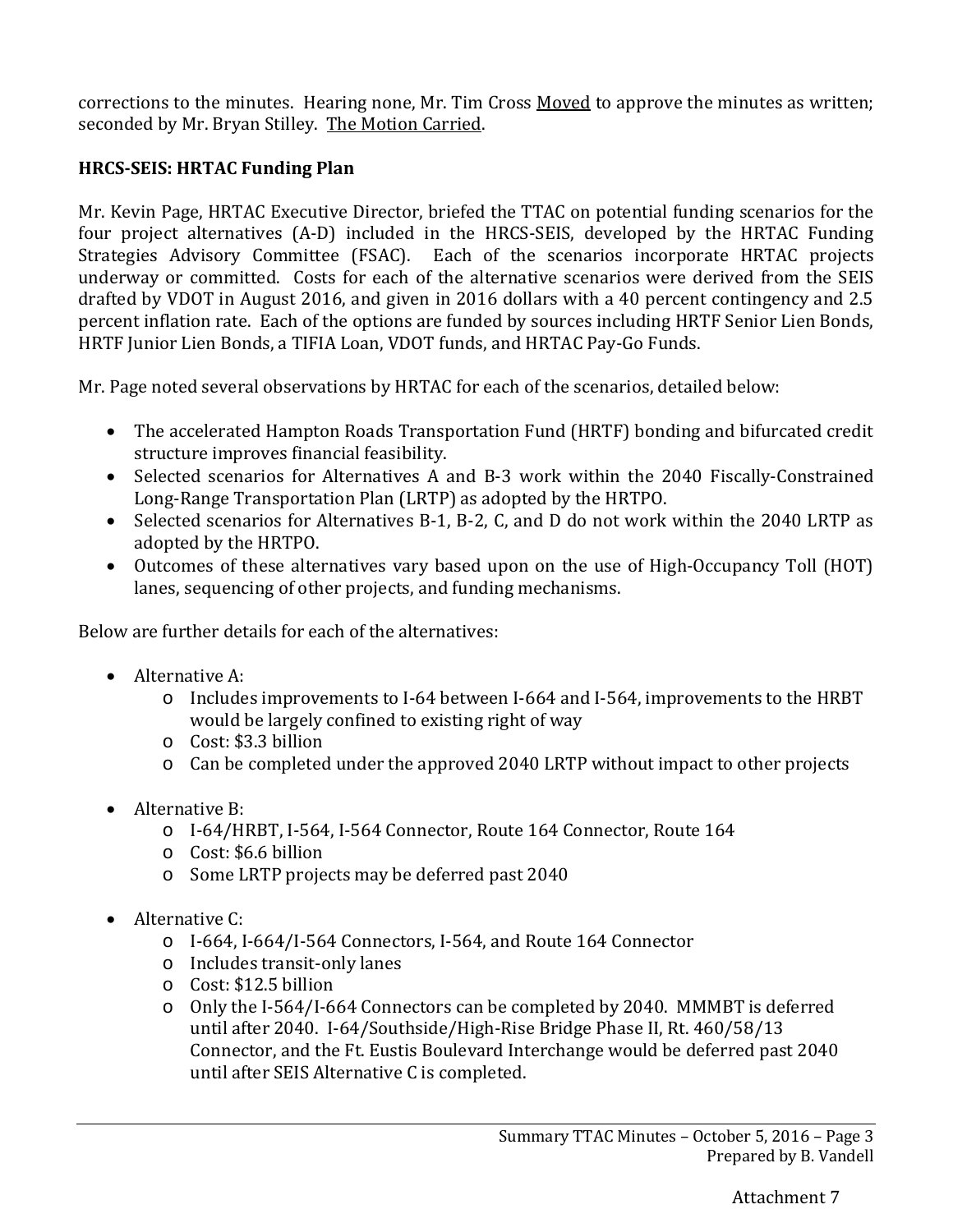- Alternative D:
	- o Includes all components of Alternatives B and C but applies a more narrow footprint than Alternative C
	- o Does not include transit lanes
	- o Cost: \$11.9 billion
	- o Each of the segments of Alternative D could not be completed by 2040, though some can. If Alternative D is chosen, Alternative B may be completed by 2040 if other sequences are deferred until after 2040.

# **HRCS-SEIS: Status Report**

Dr. Camelia Ravanbakht provided an update of the technical evaluation of the HRCS-SEIS by HRTPO staff. She noted three primary observations: demand will remain strong for the I-64/HRBT Corridor; growth is moving to the southwest portion of the region; and there is a need to address the emerging traffic patterns associated with this southwest shift.

Dr. Ravanbakht also provided the following details for each HRCS-SEIS Alternative:

Alternative A:

- Impacts
	- o Property takes: 9 residential, 0 commercial, 2 community facilities
	- o 8 acres of wetland impacts
- Benefits
	- o Increased capacity along the I-64 HRBT corridor for daily, military, port, and evacuation traffic
	- o Transit capacity improved along I-64 corridor
	- o Addresses geometric deficiencies along the I-64 HRBT corridor
- Issues/Risks
	- o Port and Navy have stated Alternative A does not meet their respective elements of the Purpose and Need

Alternative B:

- Impacts
	- o Property takes: 9 residential, 0 commercial, 3 community facilities
	- o 73 acres of wetland impacts (can be reduced by meeting security needs along Craney Island)
- Benefits
	- o Increased capacity along the I-64, I-564, VA-164, for daily, military, port, and evacuation traffic
	- o Transit capacity improved with new connections across Hampton Roads
	- o Addresses geometric deficiencies along the I-64 and other corridors
- Issues/Risks
	- o Alignment along Craney Island will need to be elevated to meet Army Corps, Navy, and Coast Guard security needs. Specific height or other requirements may need additional design to identify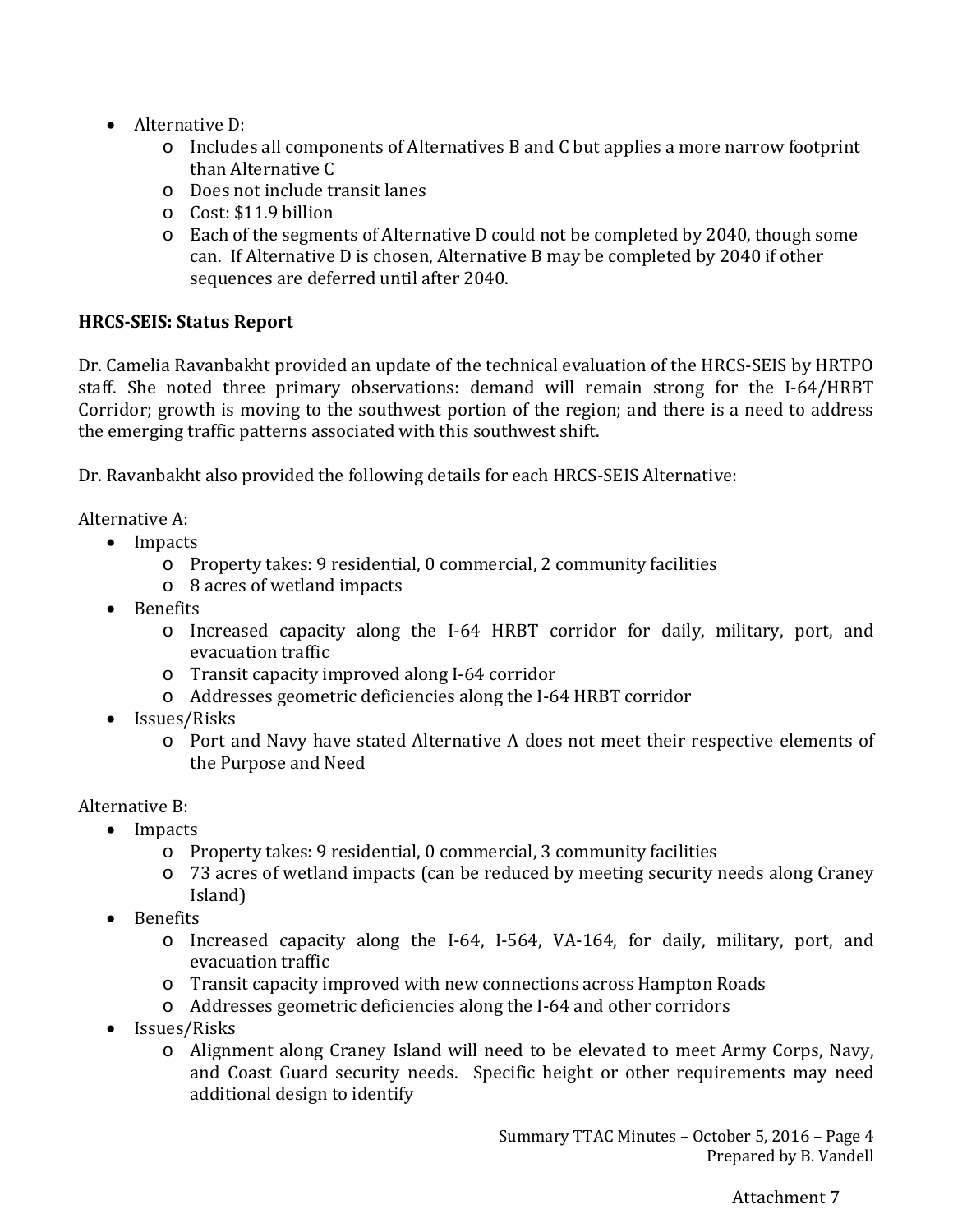Alternative C:

- Impacts
	- o Property takes: 11 residential, 5 commercial, 4 community facilities
	- o 112 acres of wetland impacts (can be reduced by meeting security needs along Craney Island)
- Benefits
	- o Increased capacity along the I-664 and I-564 for daily, military, port, and evacuation traffic
	- o New direct connection between I-64 and I-664
	- o Transit capacity improved with new "transit-only" lanes on I-664, I-564
	- o Addresses geometric deficiencies along multiple corridors
	- o Provides new connection to port and military facilities
- Issues/Risks
	- o I-64/HRBT corridor not addressed
	- o New over-water bridge would interfere with Craney Island operations requirement for continued, unconstrained access to be determined during detailed design
	- o Alignment along Craney Island will need to be elevated to meet Army Corps, Navy, and Coast Guard security needs. Specific height or other requirements may need additional design to identify

# Alternative D:

- Impacts
	- o Property Takes: 20 residential, 4 commercial, 5 community facilities
	- o 120 acres of wetland impacts (can be reduced by meeting security needs along Craney Island)
- Benefits
	- o Increased capacity along the I-64, I-564, VA-164, I-664 for daily, military, port, and evacuation traffic
	- o New direct connection between I-64 and I-664
	- o Transit capacity improved with new connections across Hampton Roads
	- o Addresses geometric deficiencies along I-64 and other corridors
	- o Provides two new connections to port and military facilities
- Issues/Risks
	- o New over-water bridge would interfere with Craney Island operations requirement for continued, unconstrained access to be determined during detailed design
	- o Alignment along Craney Island will need to be elevated to meet Army Corps, Navy, Coast Guard security needs. Specific height or other requirements may need additional design to identify
	- o Highest wetland impacts

Dr. Ravanbakht explained the status and timeline of the HRCS-SEIS. At the September 20, 2016 meeting of the Commonwealth Transportation Board (CTB), VDOT staff was directed to submit Alternative B as the Preferred Alternative to the U.S. Army Corps of Engineers (USACE) for a Preliminary Least Environmentally Damaging Practicable Alternative (LEDPA). On September 27, 2016, VDOT submitted its recommendation to the USACE.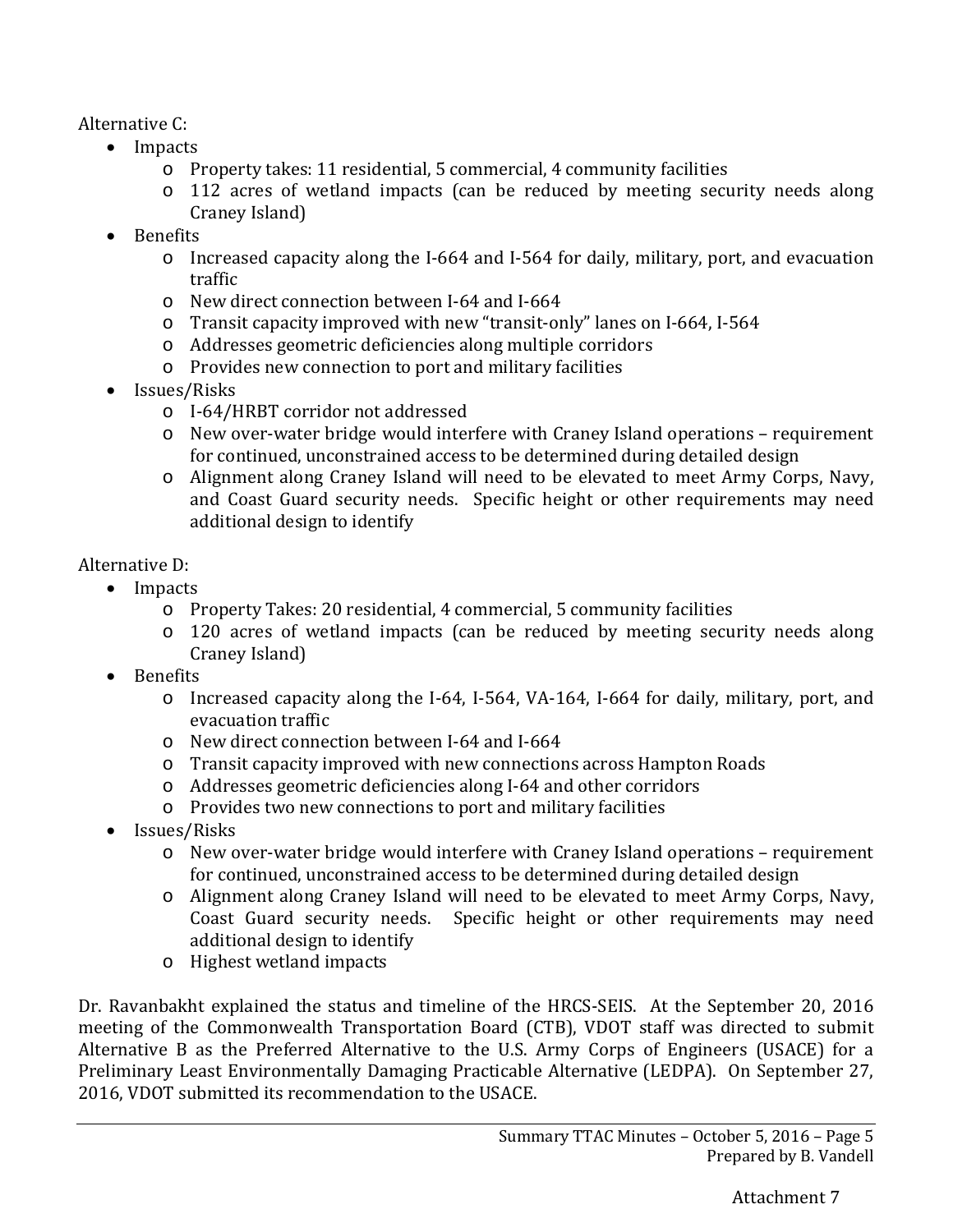Moving forward, Dr. Ravanbakht noted that on October 20, 2016, the HRTPO Board will be briefed on input received from public agencies' comments on the Draft SEIS, as well as the HRTAC Plan of Finance. It is anticipated that the HRTPO Board, during its November 17, 2016 meeting, will select a preferred alternative to recommend to the CTB.

## **Election of Officers**

Mr. Lynn Allsbrook, TTAC Nominating Subcommittee Chair, reported that the Subcommittee has recommended Mr. Paul Holt and Ms. Sherry Earley for the positions of Chair and Vice-Chair, respectively. Mr. Allsbrook Moved to elect Mr. Holt and Ms. Earley to their respective positions; seconded by Mr. Earl Sorey. The Motion Carried.

# **FY 2015-2018 TIP Amendment (UPC T15554): CBBT**

Mr. Jeff Holland, Executive Director of the Chesapeake Bay Bridge and Tunnel (CBBT) Commission, reported that CBBT is requesting to amend the FY2015-2018 Transportation Improvement Program (TIP) to reflect an updated cost estimate, project description, and planned obligations/allocations on one project as follows:

- Chesapeake Bay Bridge and Tunnel Parallel Thimble Shoal Tunnel (UPC T15554)
	- o Increase total cost estimate from \$819,767,442 to \$924,790,000
		- Updated Construction (CN) cost estimate: \$924,790,000
	- o Modify project description to delete the word "box" from the description of the twolane concrete tunnel.
	- o Add the following obligations/allocations (Total \$789,321,926)
		- FY Previous: \$295,043 CBBT General
		- FY 2015: \$2,186,997 CBBT General
		- FY 2016: \$3,933,583 CBBT General
		- FY 2017: \$39,382,653 CBBT General
		- FY 2017: \$73,555,221 TREV
		- FY 2017: \$352,426,677 TIFIA
		- FY 2018: \$262,240,187 CBBT TREV
		- FY 2018: \$9,430,890 VTIB
		- FY 2018: \$45,870,675 CBBT General

Mr. Holland also provided the Committee with a video presentation on the Parallel Thimble Shoal Tunnel Project, detailing construction techniques and a timeline with an estimated completion date of October 1, 2022.

Ms. Thelma Drake Moved to recommend HRTPO Board approval of the TIP amendment; seconded by Mr. Jeff Florin. The Motion Carried.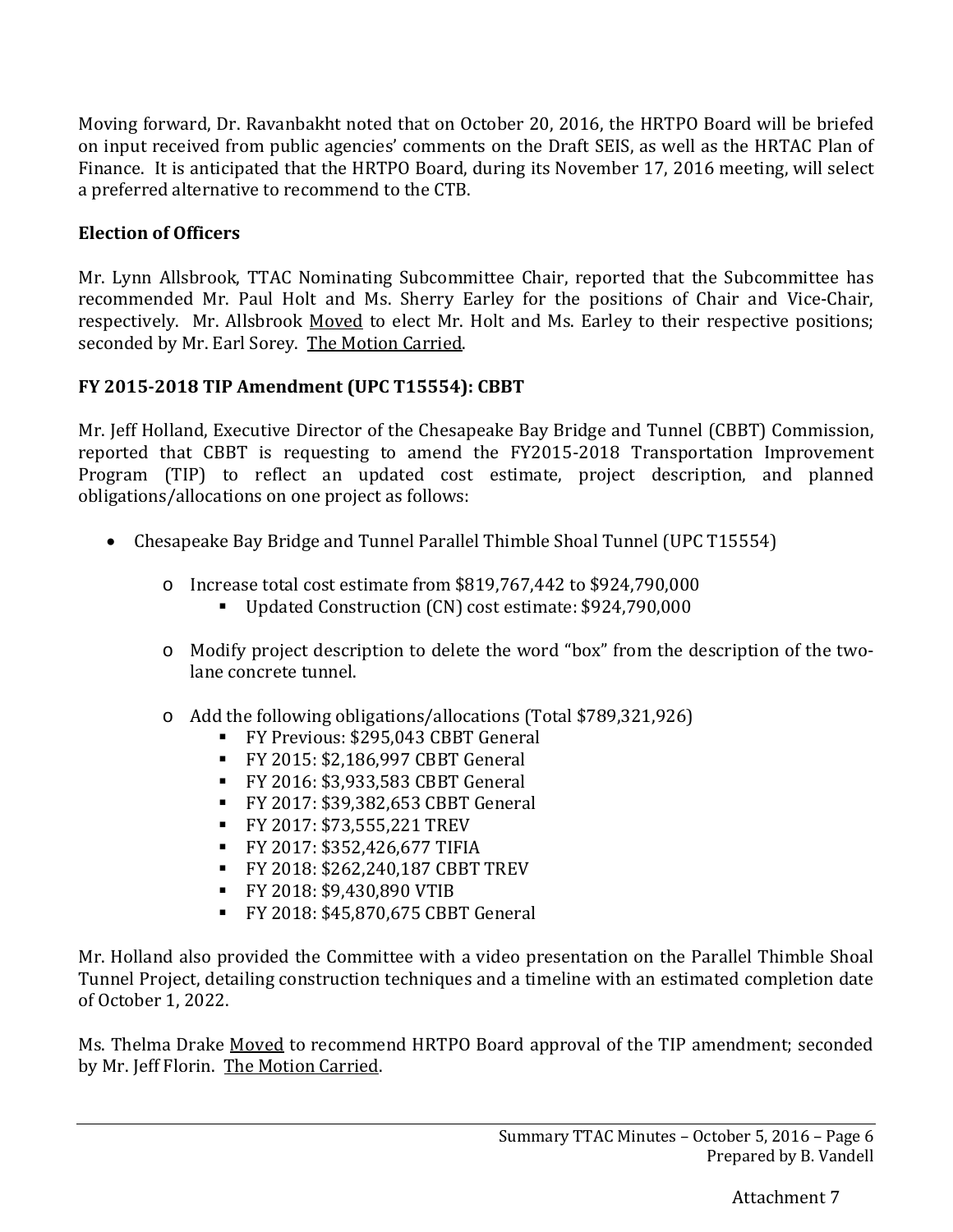### **Transportation Alternatives Program Project Proposals**

Mr. John Mihaly, HRTPO Transportation Analyst II, reported on Transportation Alternatives (TA) Set-Aside project proposals received from localities. TAP, established under MAP-21, provides funding for a variety of transportation activities that were previously eligible for funding under separate programs under SAFETEA-LU, including Transportation Enhancements (TE), Recreational Trails, and Safe Routes to School. The VDOT Local Assistance Division (LAD) coordinates the TAP in Virginia.

The Fixing America's Surface Transportation (FAST) Act folded the TAP program into the Surface Transportation Block Grant Program (STBGP) as a "Set-aside" capped at \$850 million after FY 2017.

Each year VDOT requests applications for candidate projects for TA Set-Aside funding. The deadline for applications is November 1, 2016, and each proposed project must receive endorsement by the appropriate metropolitan planning organization. The TAP project proposals received to date are described below:

• Chesapeake – Multi-City Trail

This project is for the design and construction of a 3-mile off-road trail system (Phase 1) along the abandoned Commonwealth Railroad right-of-way from Gum Court to the Portsmouth City line. The scope was recently updated to include installation of a pedestrian signal to assist bicyclists and pedestrians in crossing Taylor Road.

Project cost: \$850,000 TAP Funding Request: \$380,000

• Gloucester – Gloucester Historic Courthouse Circle Pedestrian and ADA Improvements

This project is for the rehabilitation of existing sidewalks to comply with ADA standards and improve pedestrian access to the historic buildings within the Courthouse Circle. In addition, the project will enhance pedestrian access to the County's Main Street, which was previously reconstructed to comply with ADA standards.

Project cost: \$220,000 TAP Funding Request: \$176,000

• Newport News – Washington Avenue Streetscape and Pedestrian Improvements

This project is part of a multi-phase program to provide pedestrian connectivity for those who live and work in downtown Newport News. The first phase was constructed in a partnership between the City and Huntington Ingalls Newport News in conjunction with the construction of the Apprentice School. The second phase of the program is to reconstruct the pedestrian accommodations on southern Washington Avenue including improvements to the lighting, crosswalks, and ADA facilities. With a terminus at the 34<sup>th</sup> Street Hampton Roads Transit (HRT) bus transfer station, these pedestrian improvements provide better access for riders to businesses and residents.

Attachment 7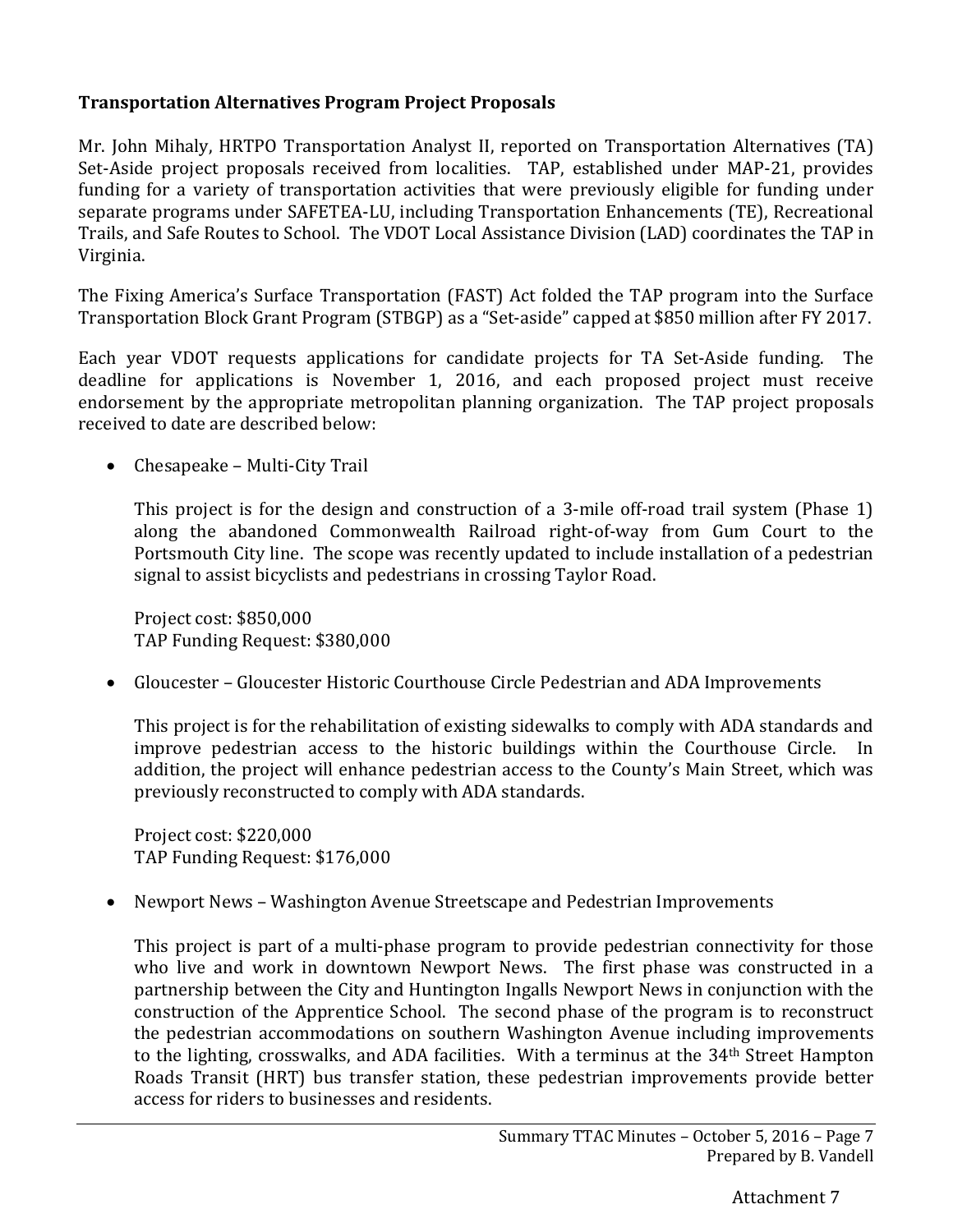Project cost: \$1,500,00 TAP Funding Request: \$400,000

• Virginia Beach – Salem Road Sidewalk

This project will provide a 5-ft wide concrete sidewalk along the east side of Salem Road from Salem Lakes Boulevard to Rock Lake Loop, a total distance of approximately 0.30 miles. The concrete sidewalk will tie in to existing sidewalks at Salem Lakes Boulevard and Rock Lake Loop. The concrete sidewalk will be located within the existing right-of-way behind the existing swale. This project also includes new accessible curb ramps at the intersection of Salem Road and Salem Lakes Boulevard, piping the existing ditch, new curb and gutter and utility relocations. Right of Way will be required from one property. This project qualifies as a Safe Routes To School project. It will greatly improve safety for pedestrians and school children walking to Salem Elementary School, and provide connectivity in an area that is heavily traveled by pedestrians as evidenced by the worn path.

Project cost: \$500,000 TAP Funding Request: \$400,000

• Virginia Beach – Euclid Road Sidewalk – Phase 1

This project will provide a 5-ft wide concrete sidewalk along the north side of Euclid Road from the vicinity of where it intersects with Kellam Road to where it intersects with South Independence Boulevard, connecting existing sidewalks for a total distance of approximately 0.2 miles. This project will provide 840 LF of sidewalk from the intersection of Euclid Road and South Independence Boulevard to an existing sidewalk just past Kellam Road. This phase will also include placement of 120 LF of sidewalk on the east side of Kellam Road, beginning at the intersection with Euclid Road until it ties into existing sidewalk. This project will also include tree removal, new accessible curb ramps at the intersection of Kellam Road and Euclid Road on both the east and west sides, and utility relocation. Right of way will be required from one property.

Project cost: \$325,000 TAP Funding Request: \$260,000

• Virginia Beach – Euclid Road Sidewalk – Phase 2

This project will provide a 5-ft wide concrete sidewalk at two locations along the north side of Euclid Road to provide a continuous sidewalk between where Euclid Road intersects with Onondaga Road and Kellam Road. One location of sidewalk to be provided is from the west end of the Seventh Point Advertising, Marketing, and Public Relation property to the east end of the Motel 6 property for an approximate length of 130 LF. The second location of sidewalk to be provided is from Onondaga Road to the west end of the Motel 6 property for an approximate length of 630 LF. This project will also include tree removal, new accessible curb ramps at the intersection of Kellam Road and Euclid Road on both the east and west sides, and utility relocation. This phase of the project requires a new accessible curb ramp at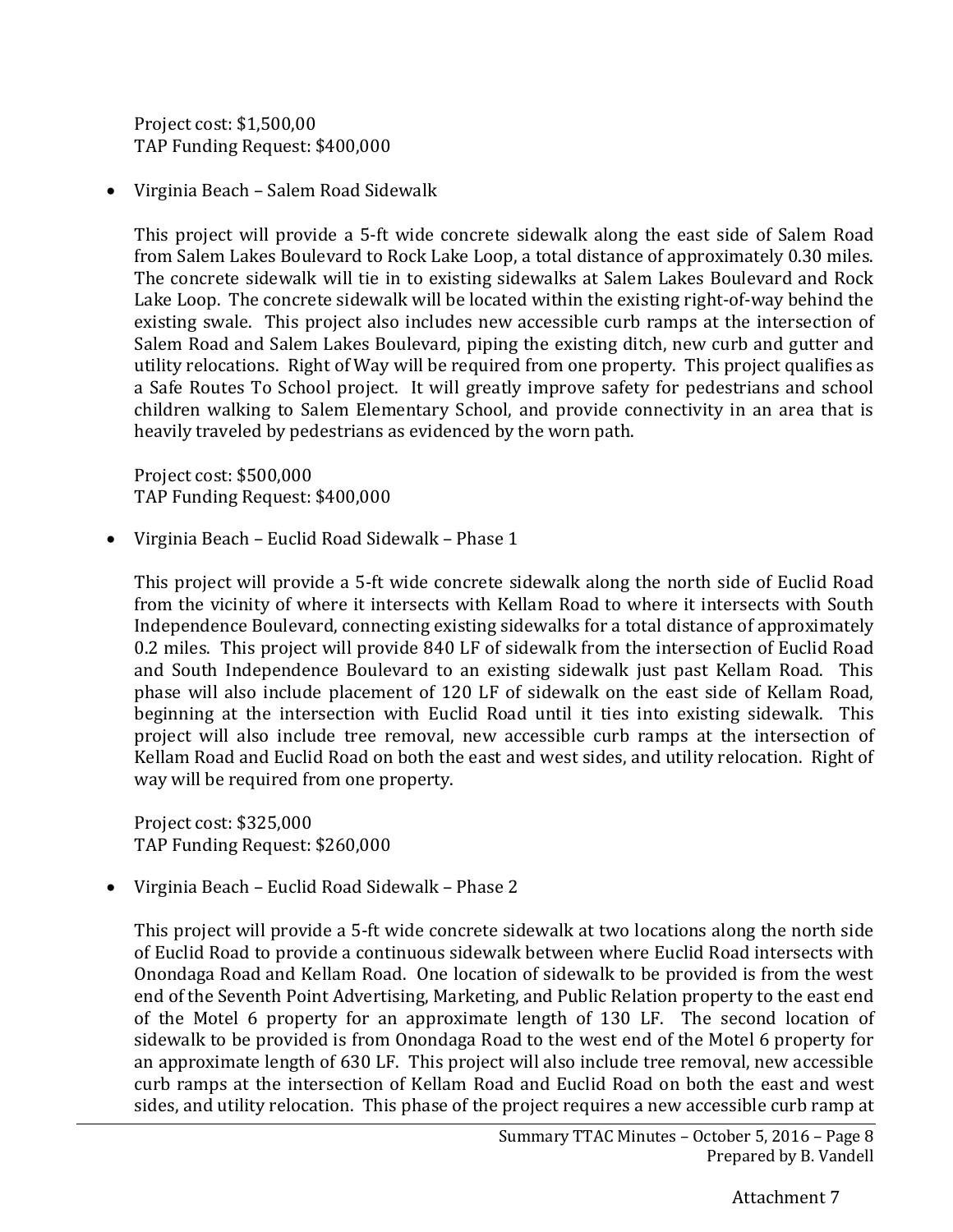the intersection of Euclid Road and Onondaga Road on the east side, new curb and gutter, and utility relocation.

Project cost: \$260,000 TAP Funding Request: \$208,000

• Virginia Beach – Euclid Road Sidewalk – Phase 3

This project will provide a 5-ft wide concrete sidewalk along the north side of Euclid Road and the west side of Opal Avenue, and a 12-ft wide concrete shared use path between the proposed light rail stations at Witchduck Road and Kellam Road. Approximately 570 LF of sidewalk will be installed along Euclid Road to provide a continuous sidewalk between Cleveland Street and Narragansett Drive. Approximately 330 LF of sidewalk will be installed along Opal Avenue to provide a continuous sidewalk between Cleveland Street and Euclid Road where it intersects with Euclid Road to the south side of the Write Impressions property. Crosswalk striping will be needed where Euclid Road intersects with Southern Boulevard, the shared use path, and the existing rail line that may potentially support light rail transit. The concrete sidewalk and shared use path will be located within the existing right-of-way. This project will greatly improve the safety of pedestrians walking and biking alongside a heavily trafficked road, as well as provide a safe connection between two proposed light rail transit stations and encourage growth and development of transportation systems between the City's eight Strategic Growth Areas.

Project cost: \$700,000 TAP Funding Request: \$560,000

• Virginia Beach – Kellam Road Sidewalk

This project will provide a 5-ft wide concrete sidewalk along the west side of Kellam Road, connecting Euclid Road to an existing sidewalk at the intersection of Kellam Road and Mandan Road, a distance of approximately 0.25 miles. This project includes utility relocation, new curb and gutter, and new accessible ramps at the north and south side of the intersection between Kellam Road and Kiowa Lane, Kellam Road and Onondaga Road, and Kellam Road and Conestoga Road. The concrete sidewalk will be located within the existing right-of-way. This project will provide safe mobility for pedestrians travelling in both directions of Kellam Road, as well as provide easy access to the planned shared-use path alongside the future light rail tracks.

Project cost: \$450,000 TAP Funding Request: \$360,000

• Virginia Beach – Sandbridge Road Sidewalk

This project will provide a 10-ft wide concrete sidewalk along the north side of Sandbridge Road from St. John the Apostle Catholic School to Red Mill Elementary School, a total distance of approximately 0.40 miles. The concrete sidewalk will tie in to existing sidewalks at Red Mill Elementary School and to the parking lot of St. John the Apostle Catholic School.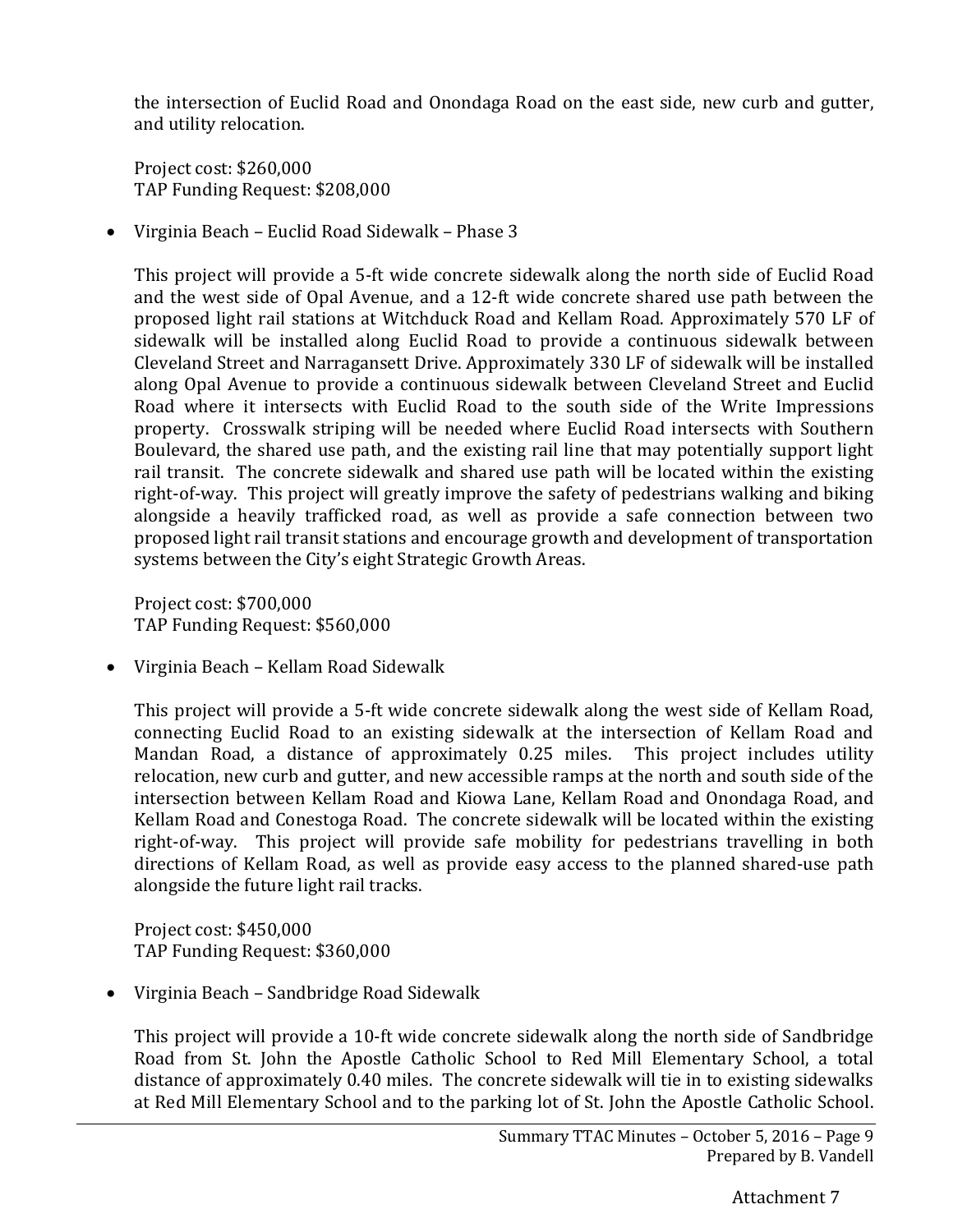This project also includes retrofitting the north side of the existing four-span concrete culvert to accommodate an 8-ft wide sidewalk with a 42-in high parapet separating the sidewalk from the road and a railing along the drainage ditch. This project will provide connectivity from each of the schools to Red Mill Farms Park.

Project cost: \$700,000 TAP Funding Request: \$560,000

• Virginia Beach – Violet Bank Trail Sidewalk

This project will provide a 10-ft wide asphalt path connecting the eastern end of Violet Bank Drive to Selwood Drive, a distance of approximately 0.6 miles. The shared use path will be located along the "paper street" portion of Violet Bank Drive that does not have a roadway. As evident through the beaten down pathway at the project site, this route is highly used by pedestrians. This project also includes vegetation removal and accessible curb ramps at the east end of Violet Bank Drive and at all intersections that the trail will cross (16 curb ramps total). This project will provide safe mobility to members of the community as an alternative to walking/biking alongside Providence Road, which does not have a sidewalk and is heavily trafficked.

Project cost: \$475,000 TAP Funding Request: \$380,000

• Virginia Beach – Foxfire Trail Phase 1

This project will provide a 12-ft wide pedestrian trail along the existing trail oriented northwest-southeast between North Landing Road and Foxfire Park on Esplanade Drive, new ADA accessible ramps, install approximately 200 linear feet of ADA compliant elevated pedestrian trail, 4,000 linear feet of temporary approach trail, and minor grading. The pedestrian bridge will span over West Neck Creek and the adjacent floodway and will be of timber construction with composite decking. The temporary approach trail will consist of stone placed by the contractor to provide access to the creek and floodway. This project will provide connectivity for pedestrians traveling from neighborhoods in the Pungo area of Virginia Beach to the City's Municipal Center and to Princess Anne Road. In addition, it enhances an existing trail that currently dead ends at the West Neck Creek.

Project cost: \$978,000 TAP Funding Request: \$782,400

• Virginia Beach – Cape Henry Lighthouse Restoration – Phase 2

This project will provide stabilization to the base of the 1792 Cape Henry Lighthouse, a National Historic Landmark. Wind and water erosion has diminished the man-made dune and exposed and damaged the soft Aquia sandstone base. To prevent further damage, the dune will be rebuilt to an appropriate height, contained within concrete retaining walls and capped with a slab to prevent erosion. The steps leading from the dune into the lighthouse will be replaced and the visitor experience will be enhanced through safety and aesthetic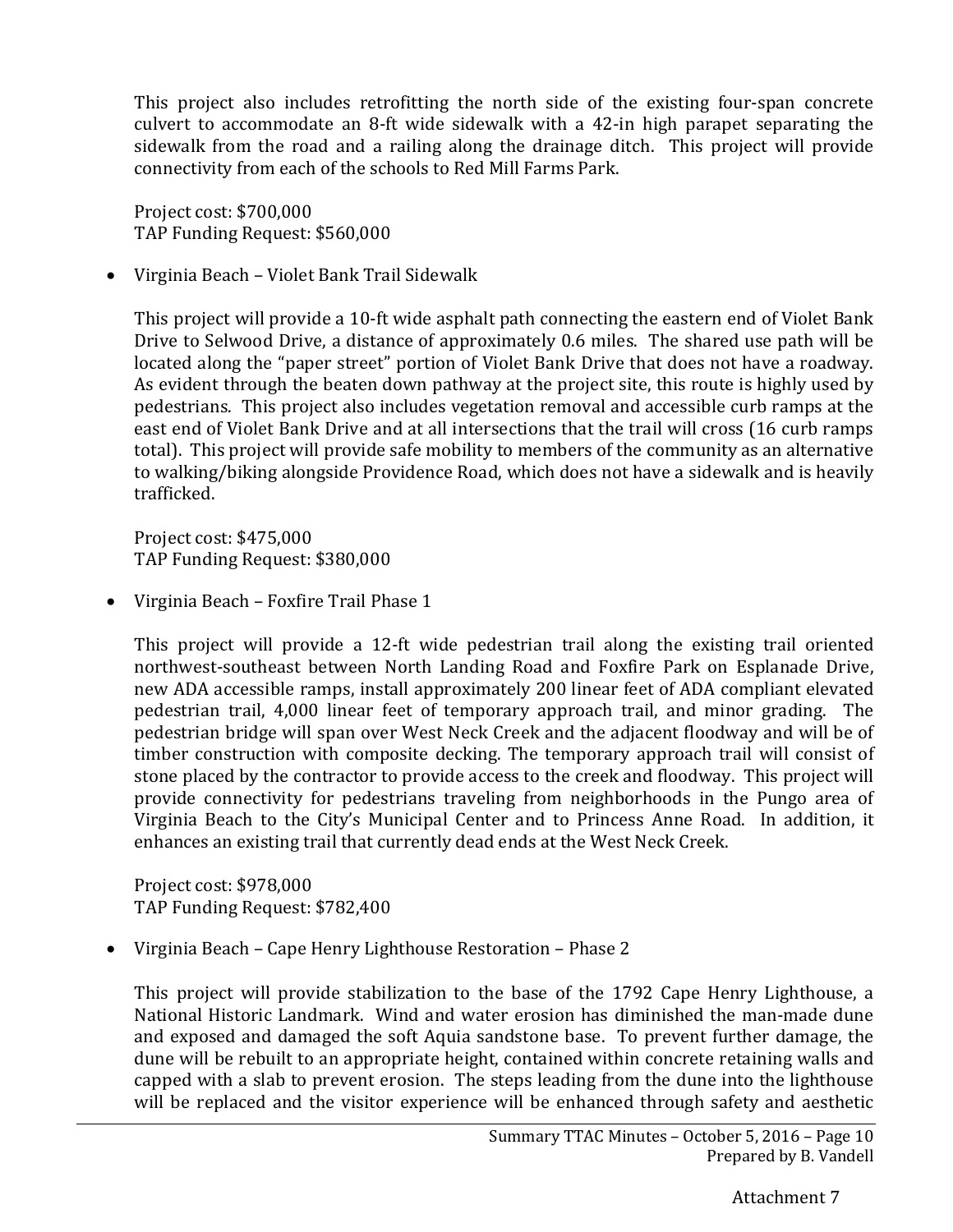improvements to the plaza surrounding the lighthouse and incorporation of interpretive panels.

Project cost: \$1,094,090 TAP Funding Request: \$360,000

• York County – Bypass Road Sidewalk Project

This project will provide for the construction of a 5-foot wide sidewalk along the side of Bypass Road (Route 60) between the Williamsburg city boundary to the east. The project will involve the rehabilitation of an existing asphalt walking path to comply with ADA standards and improve pedestrian access. It will include the installation of a pedestrian signal and crosswalk at the intersection of Bypass Road and Waller Mill Road.

Project cost: \$700,000 TAP Funding Request: \$560,000

Mr. Phil Pullen Moved to recommend HRTPO Board endorsement of the proposed projects; seconded by Mr. Tim Cross. The Motion Carried.

### **SMART SCALE: Requests for HRTPO Resolutions of Support**

Mr. Mike Kimbrel, HRTPO Principal Transportation Engineer, reported on requests for HRTPO Resolutions of Support.

House Bill 2 (HB2), signed into law in 2014, directed the Commonwealth Transportation Board (CTB) to develop and use a prioritization process to select transportation projects. The legislation was intended to improve the transparency and accountability of project selection, as well as improve stability in the Six-Year Improvement Program (SYIP). The process, now named *SMART SCALE*, scores projects based on an objective analysis and provides guidance to the CTB for project selection and funding.

In accordance with SMART SCALE guidance documents, under certain circumstances Hampton Roads localities and transit agencies must obtain resolutions of support from the HRTPO for projects they wish to submit for SMART SCALE evaluation. Mr. Kimbrel directed the Committee to the below requests approved by the HRTPO Board for discussion and informational purposes:

- Gloucester County
	- o Pedestrian Improvements on Route 1208 (Greate Road)
	- o George Washington Memorial Highway Widening: Farmwood Road to Guinea Road
	- o Route 614 (Hickory Fork Road) Reconstruction: Route 616 to Route 631
	- o Pedestrian/Streetscape Improvements on Route 17B
- Hampton Roads Transit
	- o Virginia Beach Light Rail Extension Feeder Buses (26 buses to connect to the new light rail stations in Virginia Beach)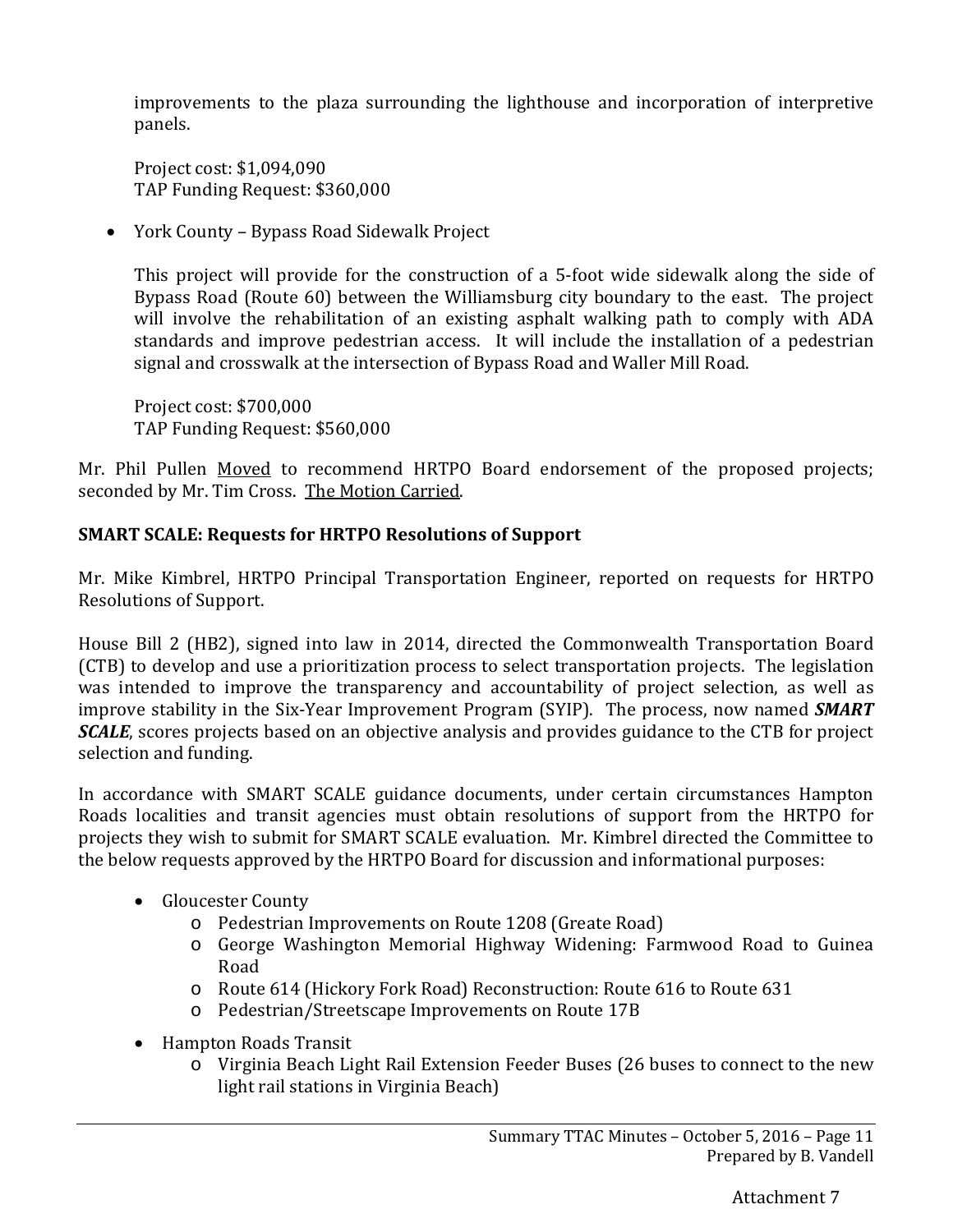- James City County
	- o Skiffes Creek Connector
- Newport News
	- o I-64 Exit 255 Ramp C: I-64 West CD Road direct connection to Chatham Drive
	- o Jefferson Avenue/Yorktown Road Intersection Improvements
- Norfolk
	- o I-264 Off-Ramp at Ballentine Boulevard
	- o Brambleton Avenue/Tidewater Drive Intersection Improvements
	- o Brambleton Avenue/Park Avenue Intersection Improvements
	- o I-264/Military Highway Ramp and Park-n-Ride Access
	- o Granby Street Bike Lanes
	- o Hampton Boulevard/Terminal Boulevard Grade Separation
- Poquoson
	- o Victory Boulevard Widening: Poquoson Phase York County line to Wythe Creek Road (Included in 2040 LRTP as a Study)
- Virginia Beach
	- o Laskin Road Phase I-A: Includes Laskin from Republic Road to Oriole Road, First Colonial from Laurel Lane to I-264, and full improvements to the Laskin Road/First Colonial Road intersection
- Williamsburg Area Transit Authority
	- o Expanding Bus Shelters (Adding 12 bus shelters)
	- o Transfer Station in northwestern section of James City County
	- o Purchase one expansion bus for adding service between Yorktown and Lee Hall connecting to the Gray Line
- Williamsburg
	- o Ironbound Road Widening, Phase 2
	- o Ironbound Road Widening, Phase 3
	- o Traffic Signal Upgrades
	- o Bypass Road/Capitol Landing Road Intersection Improvements
- York County
	- o Route 17 Widening Wolf Trap Road to Denbigh Boulevard
	- o Victory Boulevard Widening Route 17 to Route 134
- York County Poquoson Joint Request
	- o Victory Boulevard Widening Route 17 to Wythe Creek Road (Section from Route 134 to Wythe Creek Road included in 2040 LRTP as a Study)

# **Three-Month Tentative Schedule**

Chair Gey outlined the Three-Month Tentative Schedule in the Agenda Packet and noted that the December TTAC meeting will be cancelled.